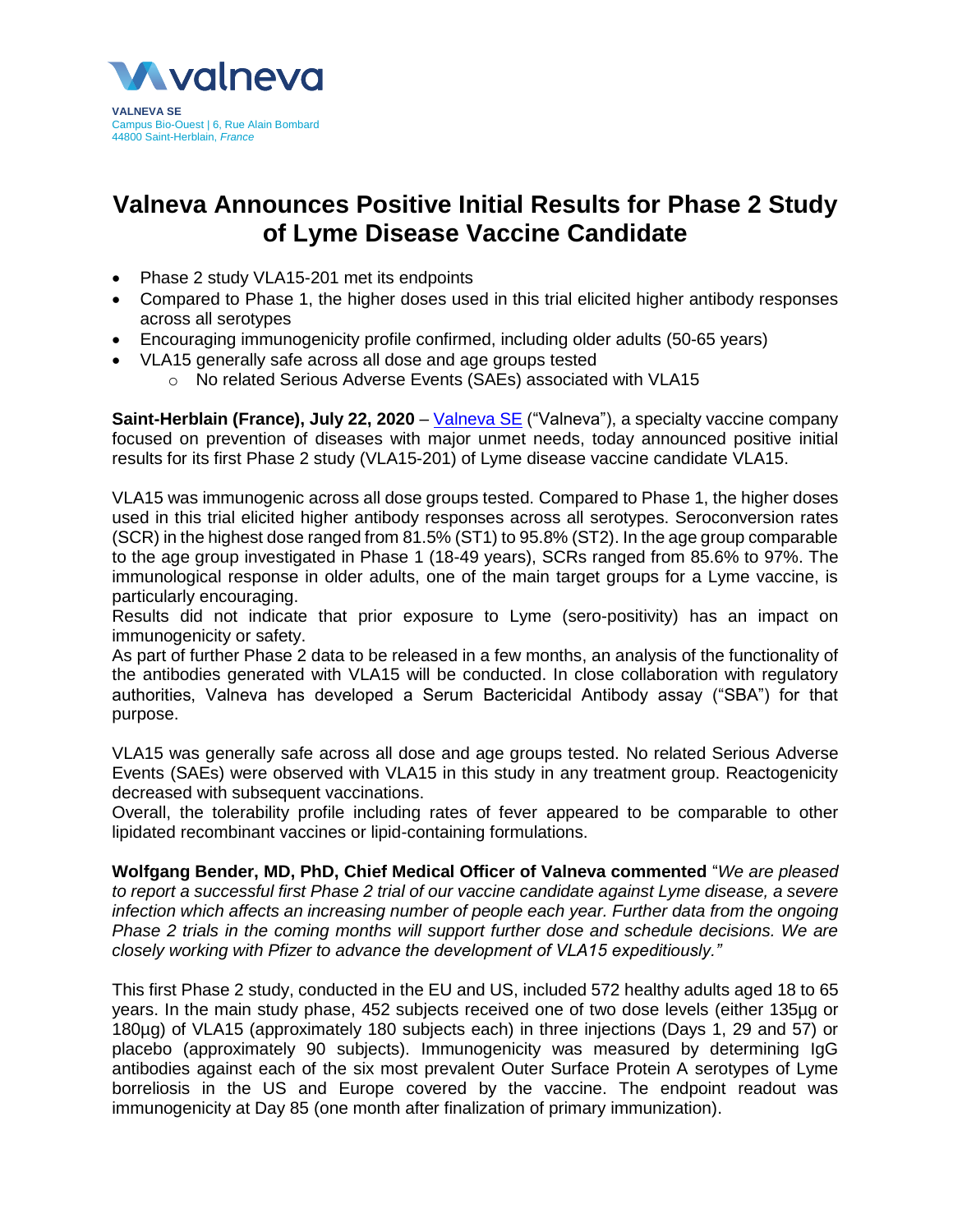Valneva expects to report top-line results for the second Phase 2 study, VLA15-202, in a few months. In the VLA15-202 study, identical doses to the VLA15-201 study were tested using a longer vaccination schedule (Days 1, 57 and 180).

# **About VLA 15**

VLA15 is the only active Lyme disease vaccine in clinical development today, and covers six serotypes that are prevalent in North America and Europe. This investigational multivalent protein subunit vaccine targets the outer surface protein A (OspA) of Borrelia, an established mechanism of action for a Lyme disease vaccine. OspA is one of the most dominant surface proteins expressed by the bacteria when present in a tick. VLA15 has demonstrated strong immunogenicity and safety data in pre-clinical and Phase 1 studies. The program was granted Fast Track designation by the U.S. Food and Drug Administration (FDA) in July 2017<sup>1</sup>.

Valneva and Pfizer announced a collaboration for VLA15's development and commercialization at the end of April  $2020^2$ . The two companies are working closely together on the next development steps.

# **About Phase 2 Clinical Study VLA15-201**

VLA15-201, the first of two parallel Phase 2 studies, is a randomized, observer-blind, placebo controlled study conducted in the US and Europe.

In a run-in Phase of the study, 120 subjects received one of three dosage levels of VLA15, or placebo. Following a positive review of safety data by an independent Data Safety Monitoring Board, 452 subjects received, in the main study phase, one of two selected dose levels of VLA15 (approximately 180 subjects each), or placebo (approximately 90 subjects).

VLA15 was tested as an alum-adjuvanted formulation and administered intramuscularly in three injections, given at Days 1, 29 and 57. Subjects, healthy adults 18 to 65 years of age, were followed for one year, with the main immunogenicity readout at Day 85 (Primary endpoint). Study centers for this study were located in areas where Lyme disease is endemic; subjects with a cleared past infection with *Borrelia burgdorferi*, the bacteria that cause Lyme disease, were also enrolled.

## **About Lyme Disease**

Lyme disease is a systemic infection caused by *Borrelia* bacteria transmitted to humans by infected *Ixodes* ticks<sup>3</sup>. It is considered the most common vector borne illness in the Northern Hemisphere. According to the U.S. Centers for Disease Control and Prevention (CDC), approximately 300,000 Americans<sup>4</sup> are diagnosed with Lyme disease each year with at least a further 200,000 cases in Europe<sup>5</sup>. Early symptoms of Lyme disease (such as a gradually expanding erythematous rash called *Erythema migrans* or more unspecific symptoms like fatigue, fever, headache, mild stiff neck, arthralgia or myalgia) are often overlooked or misinterpreted. Left untreated, the disease can disseminate and cause more serious complications affecting the joints (arthritis), the heart (carditis) or the nervous system. The medical need for vaccination against Lyme disease is steadily increasing as the disease footprint widens $6$ .

 $\overline{\phantom{a}}$ *<sup>1</sup> [Valneva Receives FDA Fast Track Designation for its Lyme Disease Vaccine Candidate VLA15](https://valneva.com/press-release/valneva-receives-fda-fast-track-designation-for-its-lyme-disease-vaccine-candidate-vla15/)*

*<sup>2</sup> [Valneva and Pfizer Announce Collaboration to Co-Develop and Commercialize Lyme Disease Vaccine, VLA15](https://valneva.com/press-release/valneva-and-pfizer-announce-collaboration-to-co-develop-and-commercialize-lyme-disease-vaccine-vla15/)*

*<sup>3</sup> Stanek et al. 2012, The Lancet 379:461–473*

*<sup>4</sup> As estimated by the CDC[, https://www.cdc.gov/lyme/stats/humancases.html.](https://www.cdc.gov/lyme/stats/humancases.html)*

*<sup>5</sup> Estimated from available national data. Number largely underestimated based on WHO Europe Lyme Report as case reporting is highly inconsistent in Europe and many LB infections go undiagnosed; ECDC tick-borne-diseases-meeting-report*

*<sup>6</sup> New Scientist, Lyme disease is set to explode and we still don't have a vaccine; March 29, 2017 <https://www.newscientist.com/article/mg23431195-800-lyme-disease-is-set-to-explode-and-you-cant-protect-yourself/>*